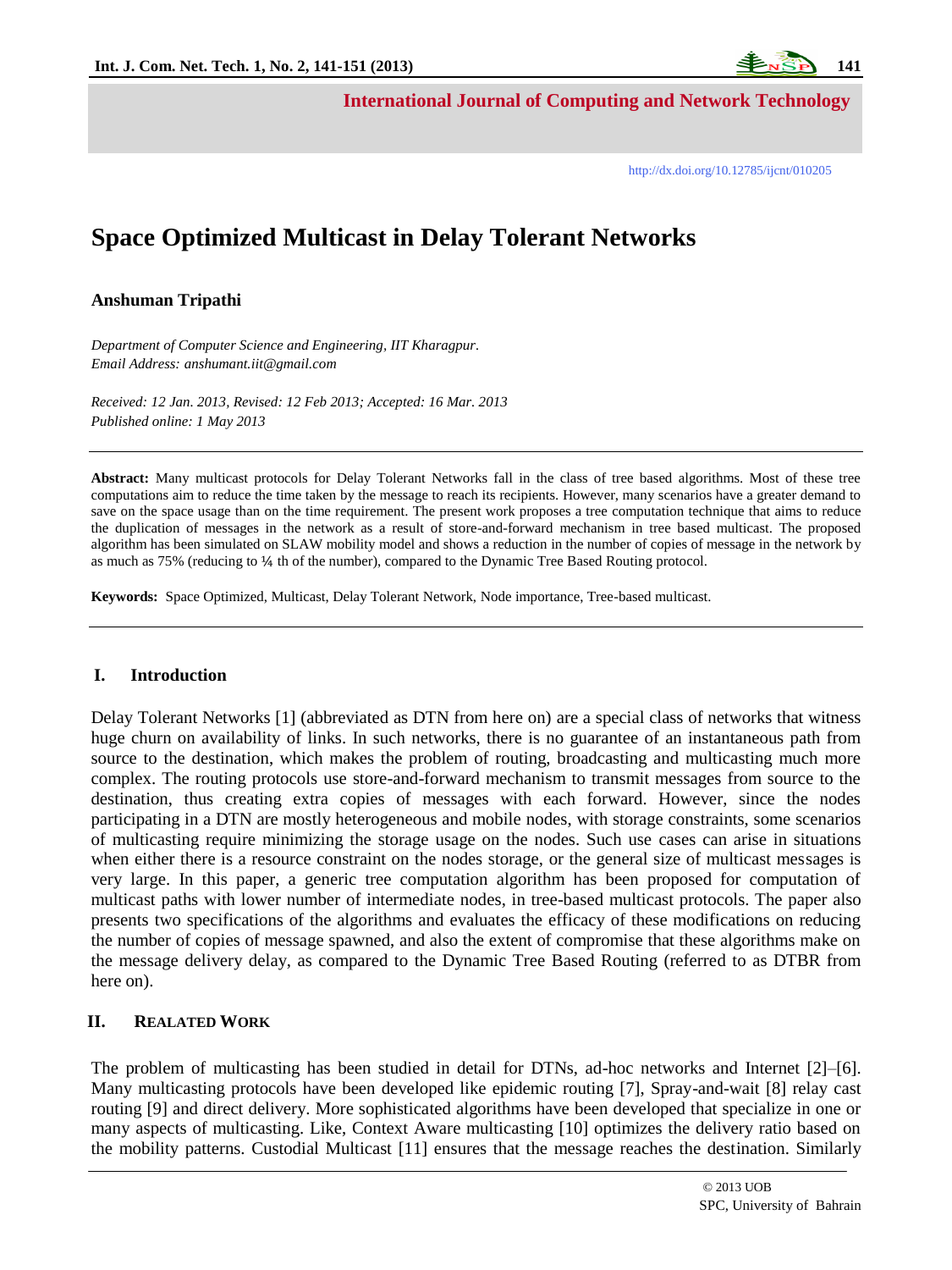studies have been done on exploiting weak global knowledge of the DTNs and improving the multicast and routing performances of algorithms. Algorithms like PROPHET [12] requires each node to have a weak knowledge about the probabilities of contacts of various nodes in DTN. Many multicast protocols that utilize this concept of global knowledge, fall under the category of tree based multicast algorithms like Dynamic Tree Based Routing (DTBR), Static Tree Based Routing (STBR), Ondemand Situation-aware Protocol (OSP) [13] and others that compute speculative multicast paths based on some weak knowledge of the global state. Most of these treebased algorithms developed for multicasting use the message delivery time as the criteria for optimization. This approach, however, generally leads to many nodes participating in the multicast event. There can be requirement of minimizing the message copy generation in some space constrained multicast scenarios. In this paper, a novel technique is presented through which delivery time can be compromised to an acceptable level, for achieving a lower number of nodes in the multicast tree.

# **III. SYSTEM MODELS**

# **3.1. DTN model**

In this work the DTN is viewed differently at the physical and application layer. At the physical layer each node can transmit messages to its neighbours. Each node has a Bluetooth-like wireless interface that doesn't allow transmission of data beyond a finite range. It is assumed that within the boundaries of the wireless signal the data transfer rate is constant.



Figure 1. Thin trees have lesser participating nodes

At application layer, the DTN is represented as a complete weighted graph, where the vertices of the graph denote the actual mobile nodes, and the weighted edges denote the average time between consecutive contacts of respective nodes.

# **3.2. Multicast Model**

 $\overline{a}$ 

Multicast refers to one-to-many delivery of a message. It is assumed that there is no global concept of multicast groups. Any source can send message to any sub-set of nodes (which are then depicted in the message header). Each node, therefore, has a unique ID that identifies it in the network.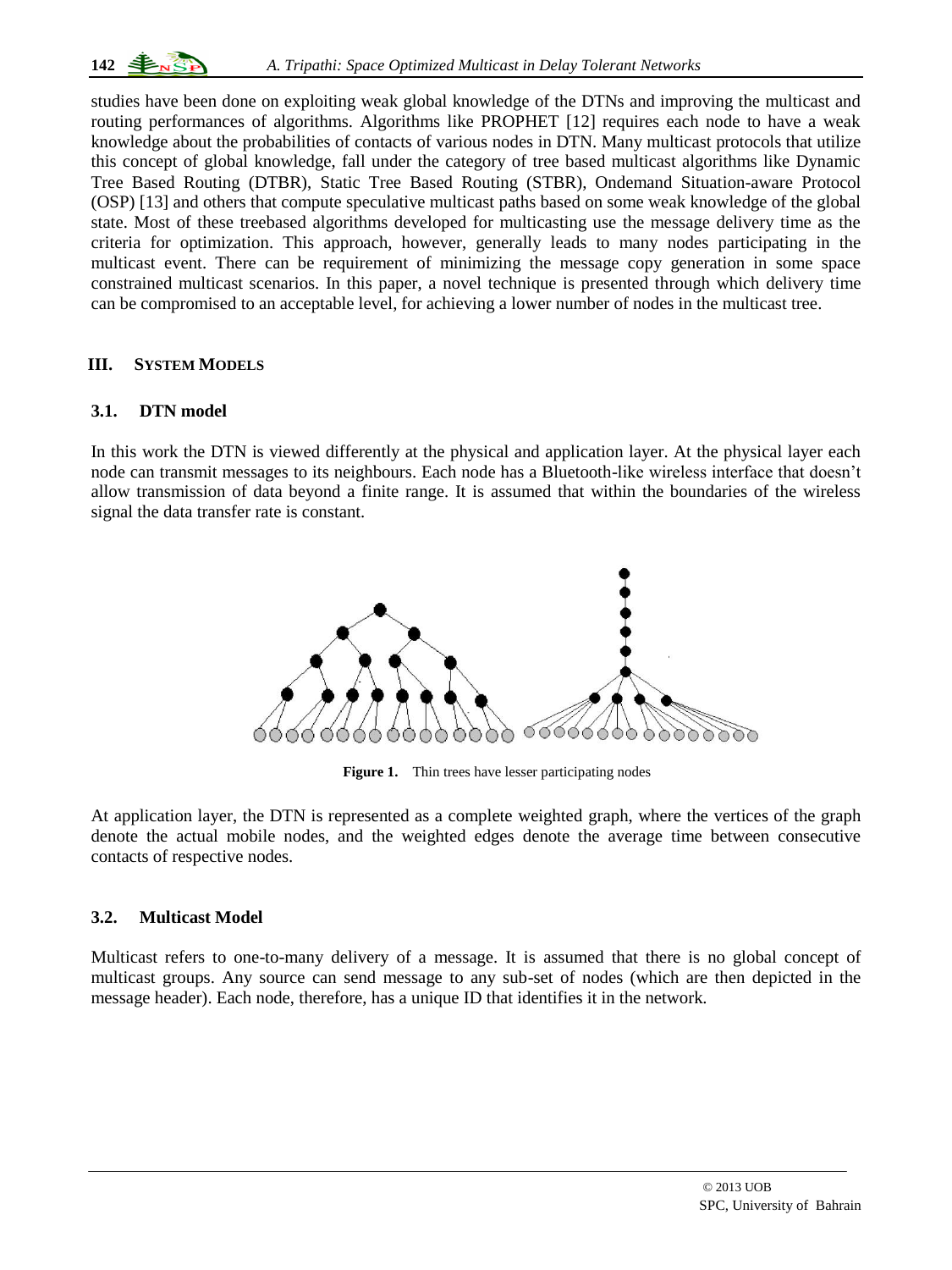

## **IV. PROPOSED ALGORITHM**

#### **4.1. Motivation**

The main motivation of the algorithm is to re-utilize a path that has already been discovered, to potentially more recipients, thereby reusing the copies of messages already spawned. A multicast tree with such a property will generally be "thinner" close to root and "wider" near leaves. The algorithm captures the ideas of such a requirement by associating with each node a property referred as **Importance**, which dictates the likelihood that the node will be used in a multicast path. Thus, by suitably modifying the *importance* of a node, desired tree structures can be obtained. As depicted in Figure 1, such tree will have higher latency but lower number of participating nodes, and thus lower number of message spawns.

#### **4.2. Importance**

*Importance* of a node is a measure of the preference for its selection, that shall be given to the node in computation of the multicast tree. Consider the general optimization function for problem of minimizing delivery time:-

$$
minimize W_P = \sum_{e(n_1, n_2) \in P} W_e
$$
\n(1)

here  $W_e$  is the weight function for an edge, P is a path from source to a destination and  $e$  is an edge in the path. By introducing the concept of importance, optimization Function 1 can be modified as:-

minimize 
$$
W_p = \sum_{e(n_1, n_2) \in P} W_e / \max(I_{n_1}, I_{n_2})
$$
 (2)

In this optimization, the effective weight of an edge is lowered, if the importance of its nodes is high. Thus a node which has a high value of importance parameter, is more likely to be selected in the optimization.

#### **4.3. Algorithm Description**

In this section, a detailed pseudo-code description of the modified tree computation algorithm is presented in Algorithm 1, referred from here on as SMTBR (Space Minimizing Tree Based Routing). It is assumed that the importances are initialized to 1 for each node in the graph.

| <b>Algorithm 1</b> Tree computation in SMTBR                           |
|------------------------------------------------------------------------|
| 1: {Given: Source s, Destinations $d$ ], Contact Graph G, Importance   |
| Update Function $F_I()$ }                                              |
| 2: {Initialize the importance of all the nodes to $1$ .}               |
| 3: $G' \leftarrow G$                                                   |
| 4: for <i>target</i> in $d  $ do                                       |
| $path \leftarrow$ shortest path from s to target in G'<br>5:           |
| {updating Importances}<br>6:                                           |
| 7:<br>for <i>node</i> in <i>path</i> do                                |
| 8:<br>$I[node] \leftarrow F_I(I[node])$                                |
| {updating graph}<br>9:                                                 |
| for edge in $E(G')$ do<br>10:                                          |
| $n_1, n_2 \leftarrow$ Nodes for Edge <i>edge</i><br>11:                |
| $G'[edge].weight \leftarrow G[edge].weight/max(I[n_1], I[n_2])$<br>12: |
| 13: $T \leftarrow$ shortest path tree from s to d   in graph G         |
| 14: Return $T$ as the tree.                                            |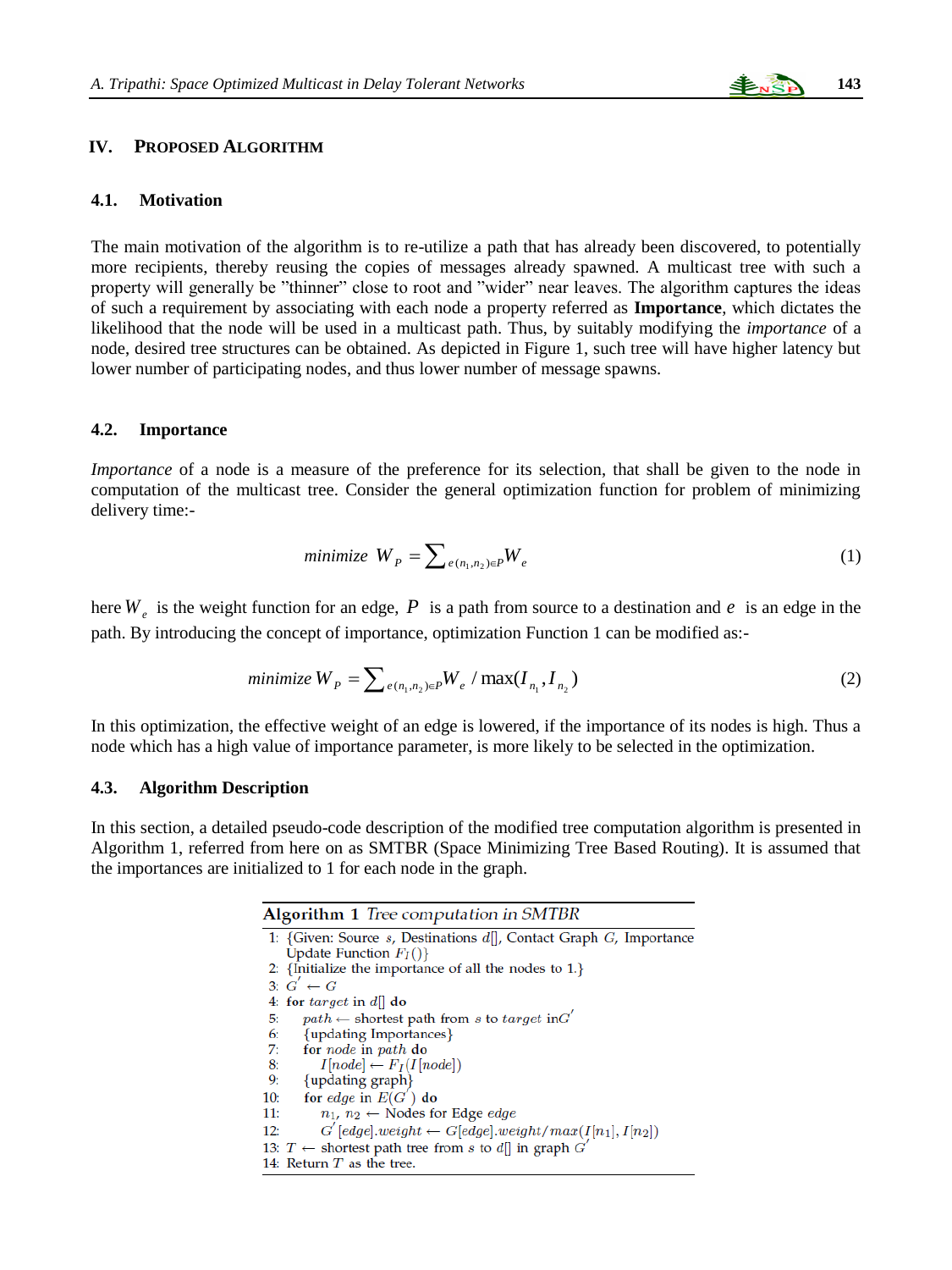# **4.4. Specifications**

Based on the function to update the importance of a node, the following two important specifications of the algorithm are studied in this paper.

# *4.4.1 SMTBR<sup>1</sup>*

 $\overline{a}$ 

For this specification, the node update function is chosen as  $I_{new} = I_{old} + \alpha$ , where value of  $\alpha$  is fixed for a computation. The main motivation behind this choice of function is that in every iteration, the importance of the nodes that are already in the multicast tree increases as they are selected. This particular update of importance induces a recursive dependence on in the sense that an increase in the importance shall improve the chances that the node is selected again in the next iterations and the selection of node again increases the importance. This shall logically result in formation of hubs (nodes along which most of traffic is routed) thus reducing the number of redundant copies. This, as shall be demonstrated in later sections, is actually the case.



**Figure 2.** Example: computing SMTBR1( $\alpha$  = 1:0) tree with 1 as source node and 4; 5 as destinations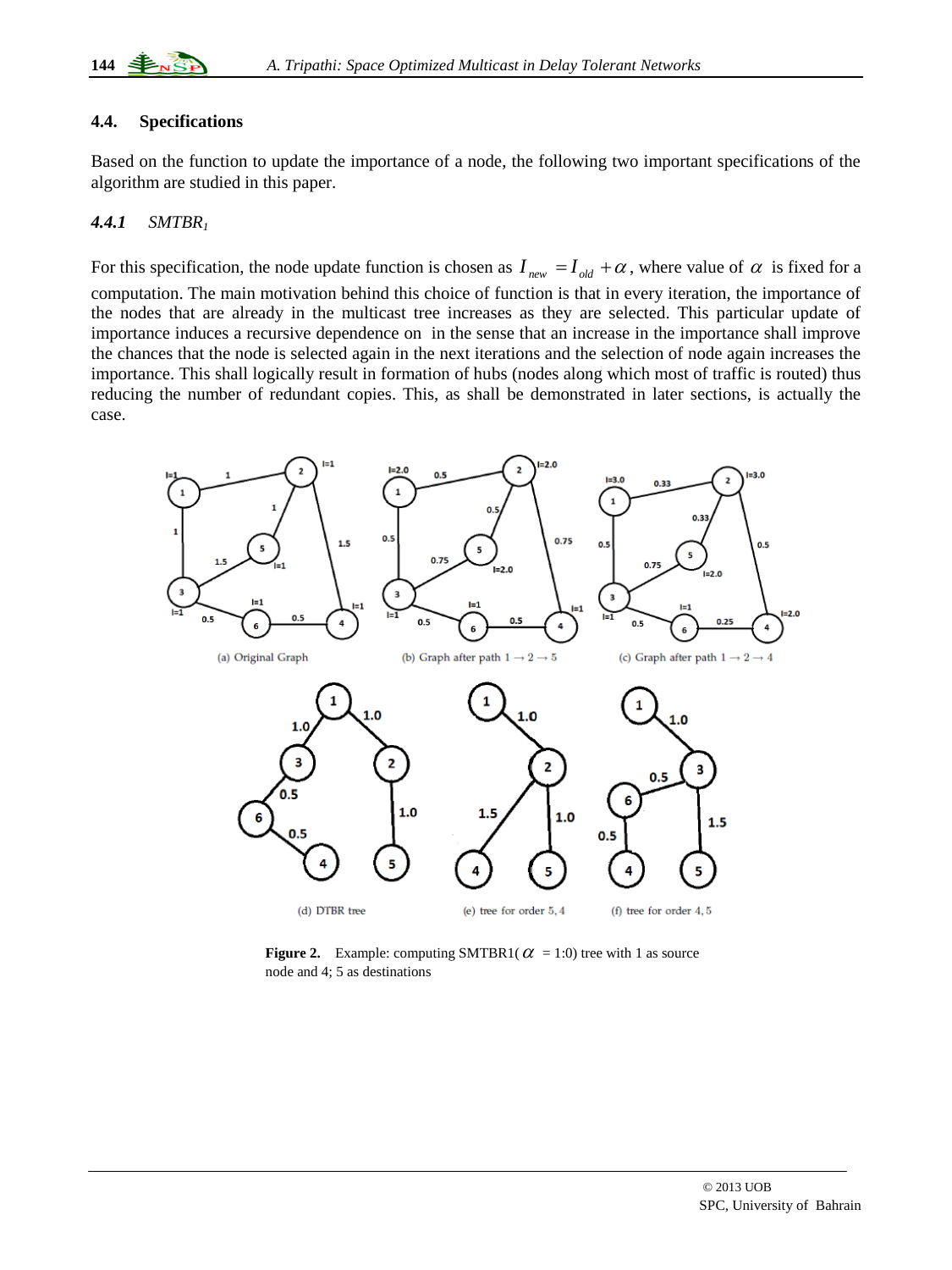## *4.4.2 SMTBR<sup>2</sup>*

Another choice for the importance update function of a node is  $I_{new} = \beta$ , where the value of  $\beta$  is fixed for a computation. This version of the algorithm is also logical in the sense that it only distinguishes important nodes from unimportant nodes and makes no distinction among the important nodes. When a node is selected in a multicast path, the importance of the node is statically changed to  $I_{new} = \beta$ , where after it remains constant. This means that nodes in the graph can be partitioned in important nodes  $(I = \beta)$  and unimportant nodes  $(I = 1)$ . Because of the formulation, it is expected that the sensitivity towards  $\beta$  is lesser in this case.

#### **4.5. Example**

Figure 2(a) shows an example input graph (all importances are initialized to 1) to the algorithm described. Path computations are shown for the  $SMTBR<sub>1</sub>(\alpha = 1.0)$  version. Similar computations can be done, for *SMTBR*<sub>2</sub>( $\beta$  = 2.0) specification. The nodes are numbered 1 to 6. The source node is 1 and the target nodes are 4 and 5. If the shortest path algorithm is used, then the tree formed is shown in Figure 2(d), having total of 6 participating nodes. However in *SMTBR<sup>1</sup>* following steps are followed:

- 1. Find shortest path route from 1 to first target node (say 5) giving route:  $1 \rightarrow 2 \rightarrow 5$ .
- 2. Update the importance of the nodes in the route (viz. 1, 2 and 5) by adding 1.0 to the old values of importance.
- 3. Update the edge weights in the graph, by dividing the weight of an edge from maximum of the importances of its endpoint nodes. The resulting graph is given in Figure 2(b). The graph shows the updated values of Importances and the resulting effective edge weights.
- 4. Now repeat these steps for the destination node 4. The final graph is given in Figure 2(c).
- 5. Now use the usual shortest tree algorithm to find shortest paths from 1 to 4 and 5 in Figure 2(c). This results in a tree as shown in Figure 2(e).

Note that the sequence in which the nodes are considered in the algorithm, also affects the final tree computed. For example, if the target nodes were considered in the order of: 4 then 5, the tree computed would be as shown in Figure 2(f). Also note that the *SMTBR<sup>1</sup>* tree has lesser number of nodes (thus lesser message copies are spawned). The number of nodes, however, depend on the order in which target nodes are considered, as evident from Figure 2(e) and 2(f).

| Number of nodes         | 1000             |
|-------------------------|------------------|
| Area of simulation      | 4000m×4000m      |
| Warmup time             | 1000s            |
| <b>Simulation Time</b>  | 259200s (3 days) |
| Number of waypoints     | 50               |
| Alpha                   | 3                |
| Hurst parameter         | 0:75             |
| <b>Clustering Range</b> | 50 <sub>m</sub>  |
| Beta (for pause time)   | 1s               |
| Min wait time           | 30s              |
| Max wait time           | 1hr              |

| <b>Table 1. SLAW trace</b> |  |  |
|----------------------------|--|--|
|----------------------------|--|--|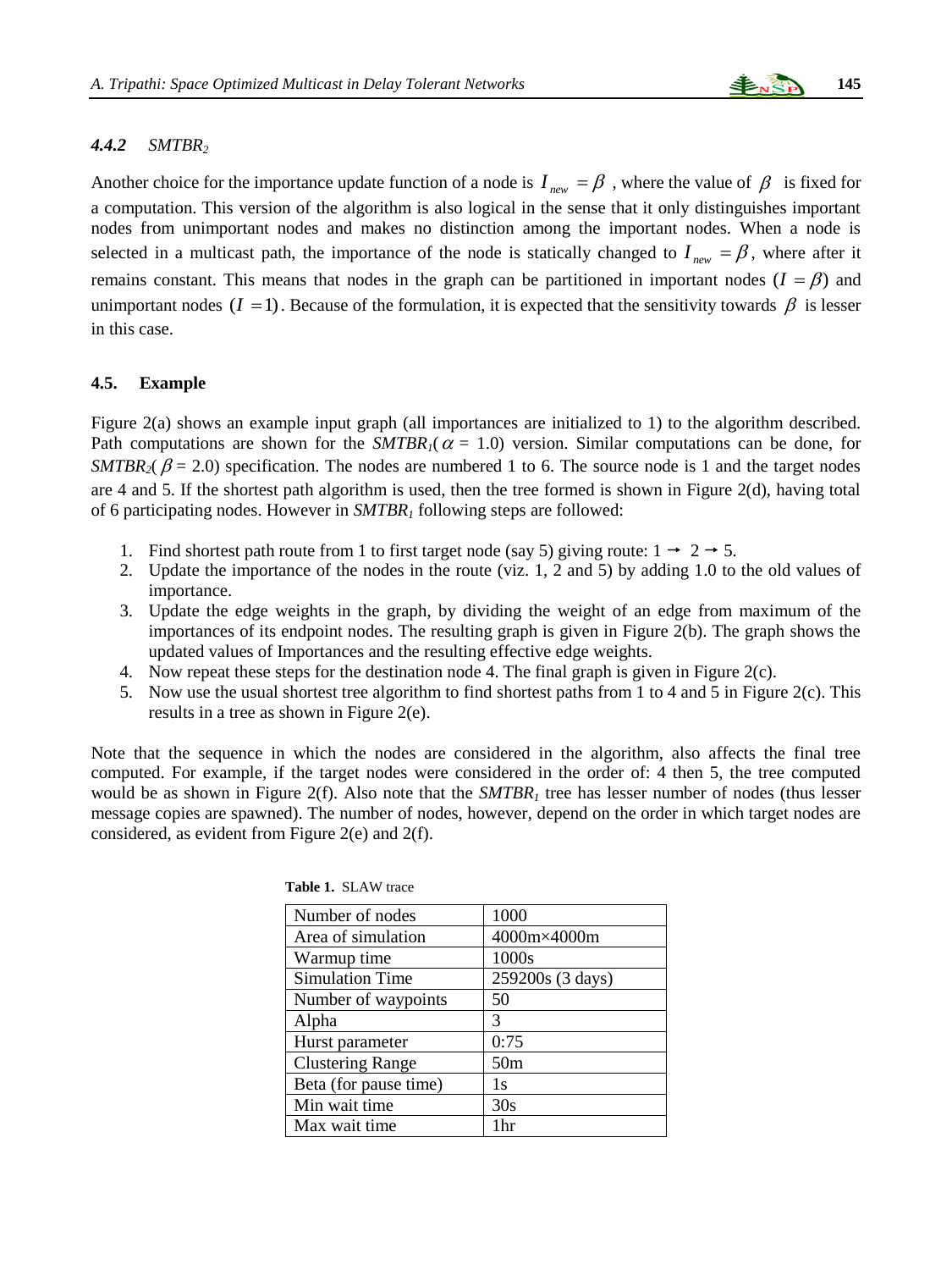Tree for the *SMTBR*<sub>2</sub>( $\beta$  = 2.0) variant can also be worked out in this way, only difference being that while updating the Importance values, instead of adding something to the old values, just set the new values as 2.0. In this case also, the trees computed would be same as that for *SMTBR1*.

# **V. SIMULATIONS AND RESULTS**

In this section, the investigation of *SMTBR<sub>1</sub>*, *SMTBR<sub>2</sub>* and *DTBR* algorithms is presented based on message copies produced and the delivery latency. The simulation results are presented for a SLAW mobility model with parameters as described in Table 1 (generated from [14]). The results presented are averaged over 100 multicast events, each with 100 recipients, with 100% delivery. The experiments are done using a custom designed event based simulator.

From here on the number of message copies, denote the message copies generated in only the store-forward nodes (message storage on recipients and source is not accounted). Delivery latency is the total time that is required for completion of the multicast event.

# *5.1. Message Copies Spawned*

 $\overline{a}$ 

Since the main motive behind the new algorithm was to reduce the number of message copies in multicast events. In this section, results for the performance of the proposed algorithms and the *DTBR* protocol on this aspect are presented. Notice that *DTBR* is just a special case of  $SMTBR<sub>1</sub>$  (for  $\alpha = 0$ ) and  $SMTBR<sub>2</sub>$  (for  $\beta =$ 1).

Figures 3 and 4 depict the plots for number of message copies spawned when the parameter for corresponding algorithm specification is varied. From these plots it can be clearly seen that as the value of (for  $SMTBR<sub>1</sub>$ ) and  $\beta$  (for  $SMTBR<sub>2</sub>$ ) is increased, the number of messages spawned in the multicast event reduces dramatically in the beginning an then shows a saturation. The decrease in the number of copies provides an evidence for the efficacy of the proposed techniques. Since there is a minimum possible value for the total number of nodes in the multicast tree for a contact graph, the plots show a saturation in the number of message copies as the value for parameters of the algorithms is increased. Notice that the number of message copies can be reduced to as much as 25% of the original (from around 45 to just 11).

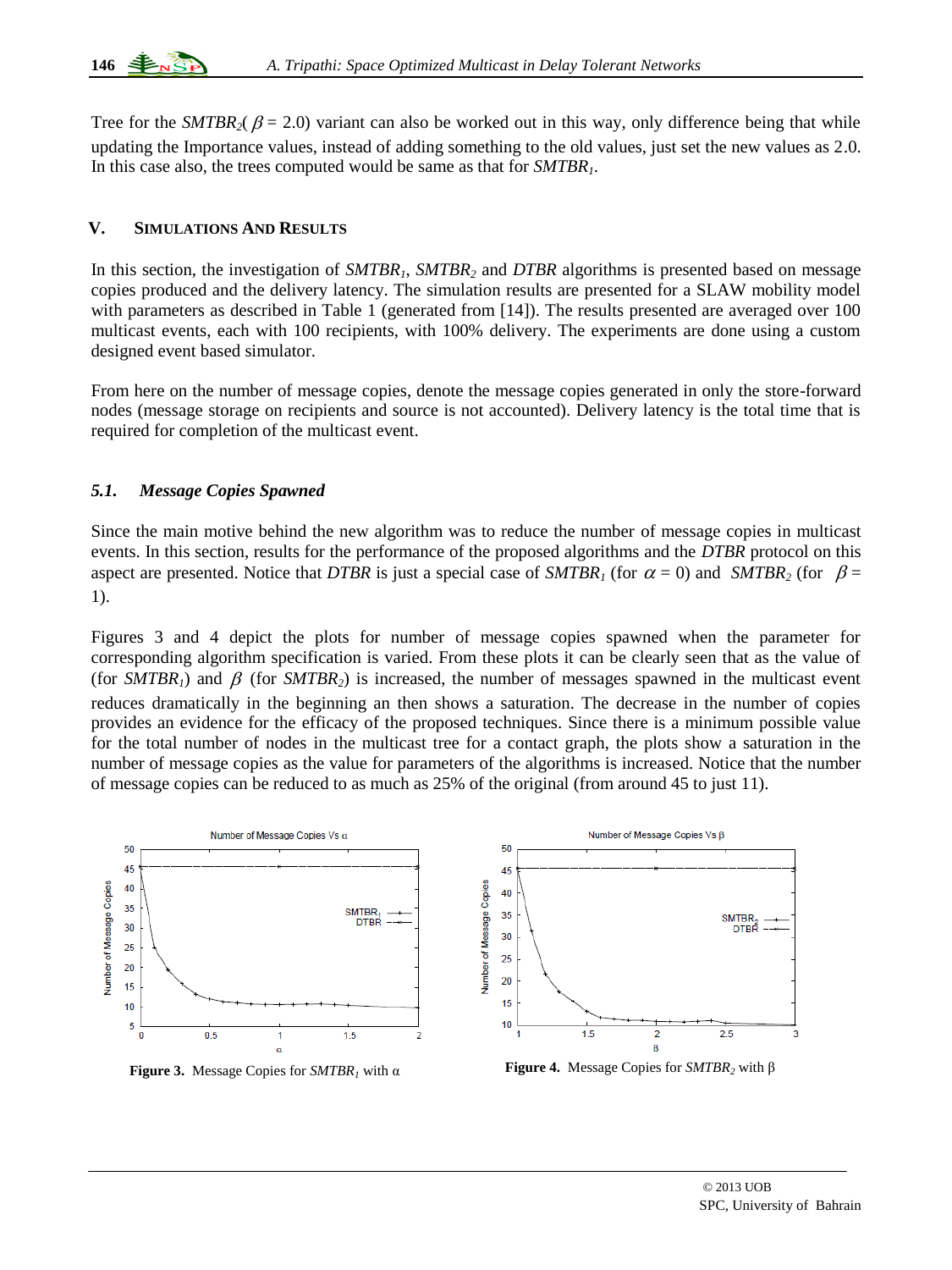## *5.2. Message Delivery Latency*

As the main motive for the proposed techniques is to reduce the number of message copies, these algorithms compromise on the message delivery latency for the multicast event in the network. Figures 5 and 6 show the plots depicting the increase in the message delivery latency as the corresponding parameters for the *SMTBR<sup>1</sup>* and *SMTBR<sup>2</sup>* are varied.

Figure 7 shows the inter-relationship between the achieved reduction in message copies and the corresponding increase in the message delivery latency, in form of a plot from the data points of both *SMTBR<sup>1</sup>* and *SMTBR2*. It can be seen from these plots that for both the algorithms, as the number of message copies reduces, the average delivery time increases more rapidly. This shows a ressemblance to the law of *diminishing returns*, that is when the parameter for the algorithm is varied, there is a rapid drop in the message copies in the network in beginning, but as a state of saturation is reached in the number of copies, the average delivery latency still increases. Hence its not very profitable to keep the values of parameters for *SMTBR<sup>1</sup>* and *SMTBR2*, very high.





**Figure 5.** Delivery Latency of *SMTBR<sup>1</sup>* with α **Figure 6.** Delivery Latency of *SMTBR<sup>2</sup>* with β



**Figure 7.** Delivery Latency Vs Message Copies for *SMTBR<sup>1</sup>* and *SMTBR<sup>2</sup>*

Figure 7 also shows that in general the *SMTBR<sup>2</sup>* protocol achieves a better performance in reduction of message copies, i.e for the same level of reduction in copies, the latency in *SMTBR<sup>2</sup>* is slightly better than that in *SMTBR1*. This observation can be reasoned on the fact that, in *SMTBR<sup>1</sup>* the importance of a node increases in every iteration, it is selected in a path, resulting in more deviation from the minimum delivery latency tree. However, in *SMTBR*<sub>2</sub> protocol, the importance of a node is either  $\beta$  or 1, and once it has reached a level of  $\beta$  it doesn't increase.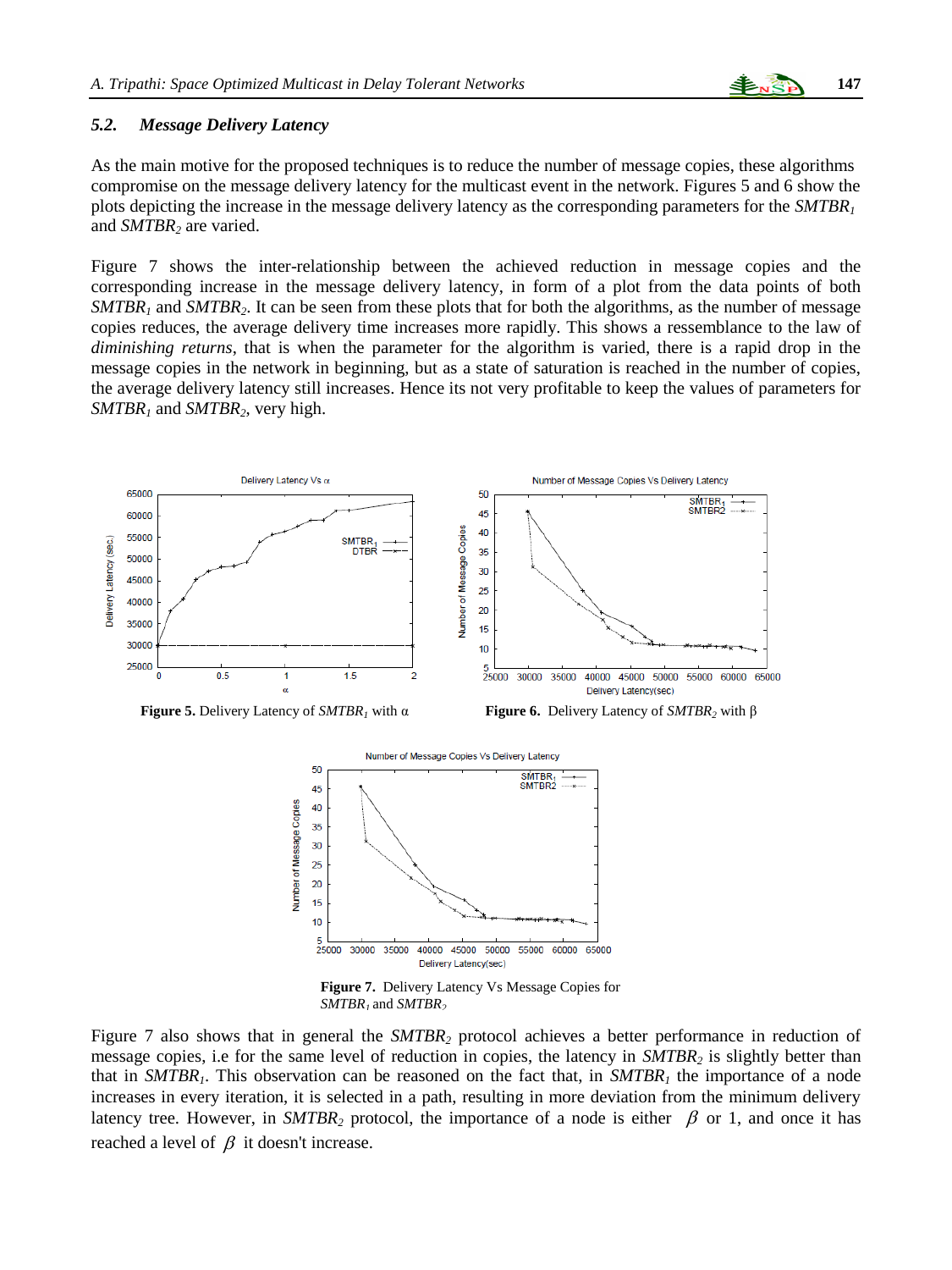## **5.3. Effect of Target Ordering**

As evident from Algorithm 1 described in section 4.3, it can be well reasoned that the order, in which the paths for destinations are considered (*for* loop at step 4), may have a effect in the performance of the algorithm. All the results described herein above are with random ordering of the target nodes. In this section three types of target orderings for both *SMTBR<sup>1</sup>* and *SMTBR<sup>2</sup>* are discussed:

- 1. Increasing order with respect to the shortest path from the source.
- 2. Decreasing order with respect to the shortest path from the source.
- 3. Random order.

## *5.3.1 Message Copies*

In this section, the effect of order of targets is examined on the number of nodes in the computed tree (which corresponds to the number of messages created in that multicast).



 $\overline{a}$ 

**Figure 8.** Effect of Ordering on Message Copies **Figure 9.** Effect of Ordering on Delivery Latency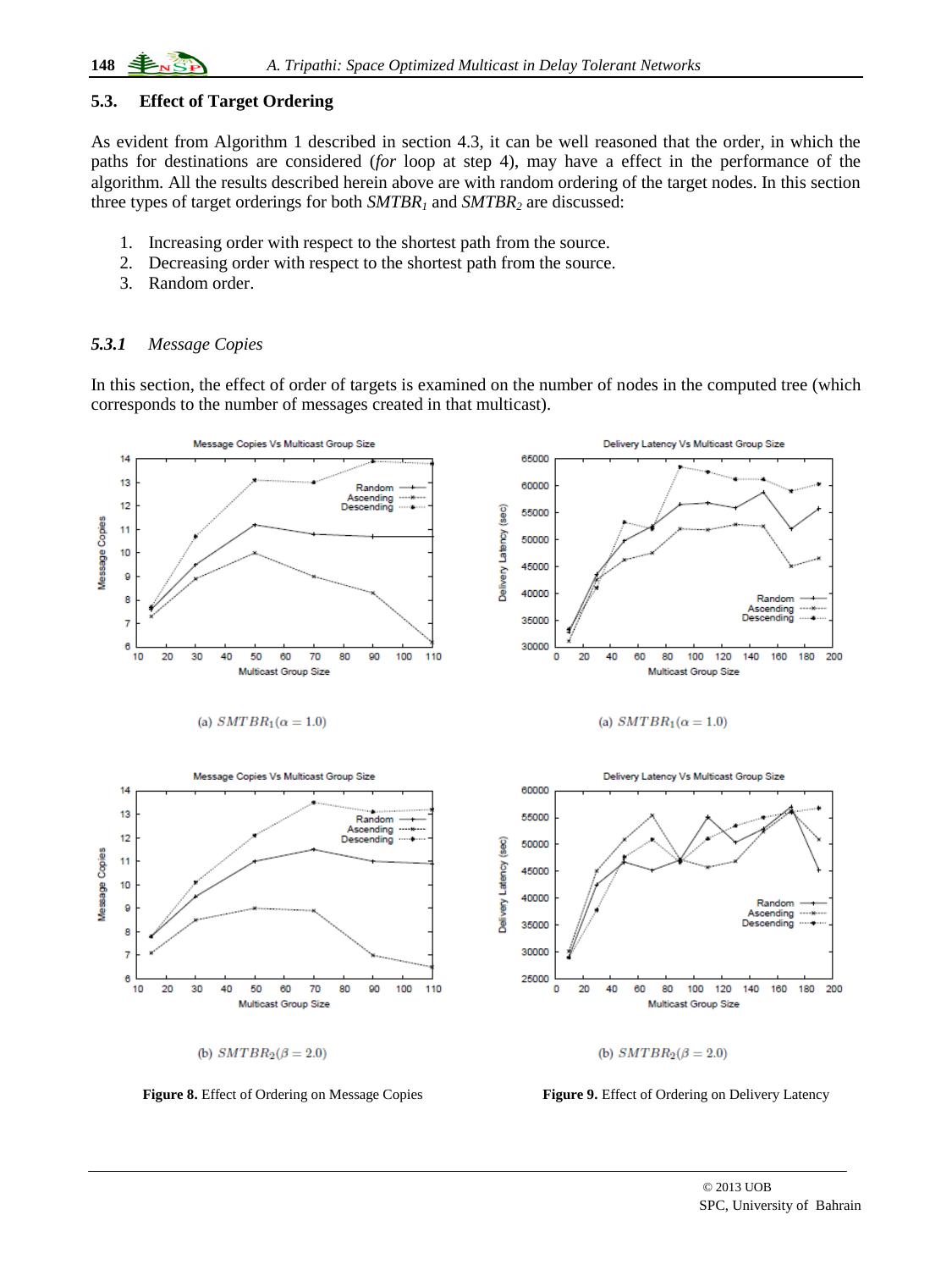

Figure 8(a) and 8(b) show the effect of node ordering in *SMTBR<sup>1</sup>* and *SMTBR<sup>2</sup>* specifications as the number of members in the multicast group is varied. It can be seen that in both the cases, there is an appreciable difference in the number of message copies, as the order of targets in the tree computation is changed. This can be reasoned on the fact that, based on the order in which the targets are processed, the importances of the nodes are updated. But as the importance of a node changes, the tree in the next iteration also changes. Hence the cumulative effect of the iterations is visible as the difference in the number of message copies for different node ordering.

Another prominent feature of plots shown in Figure 8(a) and 8(b) is that, the number of message copies initially increases as the recipient group size is increased, but after a particular value, it starts decreasing slightly. This is because of the fact that, when the recipient group size is small, there are many intermediate nodes, which themselves are not recipients, but just act as routers. But when the group size is increased, because of importance based tree computation, more and more of the intermediate nodes that act as routers, are also the recipient nodes i.e even recipients themselves forward the messages and reduce the need for more nodes in the multicast.

## *5.3.2 Message Delivery Latency*

The effect of target ordering while computing trees in *SMTBR* algorithm is analysed here. Figures 9(a) and 9(b) show the effect of target node ordering in *SMTBR<sup>1</sup>* and *SMTBR<sup>2</sup>* with varying recipient group size. It can be seen from these plots, that while some effect of node ordering is visible in the case of *SMTBR1*, there is no such evidence for the *SMTBR*<sub>2</sub> algorithm. It can be argued that, since the importance update in  $SMTBR<sub>1</sub>$  is more aggressive (increasing every time, a node is selected in a path) than *SMTBR2*, the deviation of the tree, with respect to latency, for different target node orderings would be lesser in *SMTBR2*.

#### **5.4. Sample Trees**

Figure 10 shows a sample DTBR tree and the corresponding  $SMTBR<sub>1</sub>(\alpha = 1.0)$  and  $SMTBR<sub>2</sub>(\beta = 2.0)$  trees, for a multicast event in SLAW mobility model with 100 recipients. The source node is shown in a big circle with the *ID* of the node. It is visually evident from the figure that number of nodes in the *DTBR* tree is reduced in *SMTBR* versions by increasing the fanout of store forward nodes. Also the depth of the tree is increased as compared to original *DTBR* tree.



**Figure 10.** Sample trees for a Multicast event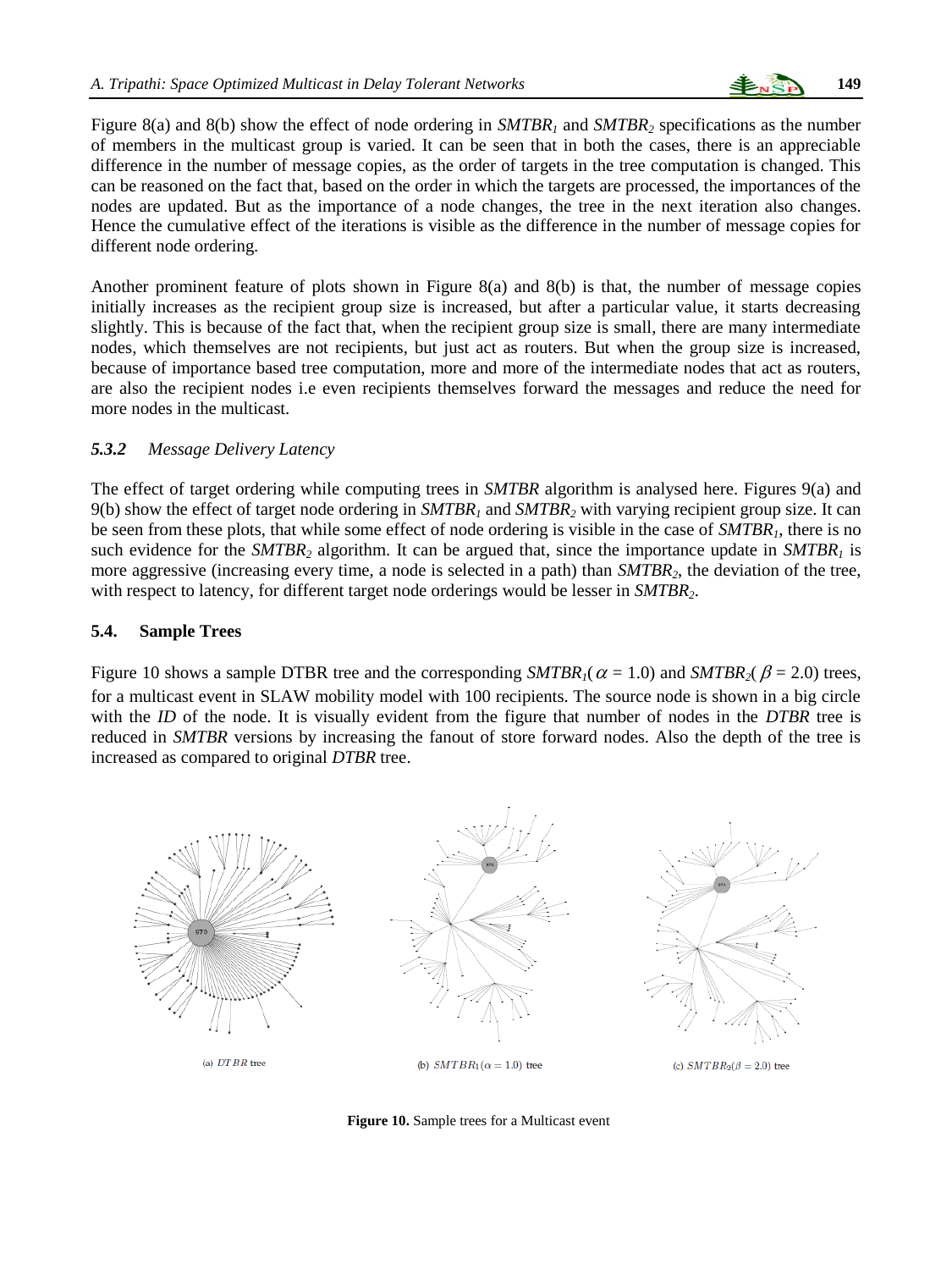| xν                 | <b>Betweenness</b> | <b>Closeness</b> |
|--------------------|--------------------|------------------|
| SMTBR <sub>1</sub> | 0.111              | 0.119            |
| SMTBR <sub>2</sub> | በ 14               | 0.168            |

**Table 2.** Pearson's coefficient of centrality measures

#### **5.5. Centralities and "Importance"**

Since the main idea of the techniques introduced in this article is to reuse the message copies that arrive at a particular node, it implicitly produces the concept of hubs in the network (as can be clearly seen in Figure 10), that cater to the delivery for many recipients. Centralities in complex graph theory is another notion to identify hubs in a large graph. Two types of centrality measures that closely resemble the requirement posed in this work are, *Betweenness* centrality and *Closeness* centrality.

Betweenness Centrality is the ratio of sum of all pair of shortest paths to the shortest paths that pass through a node, while Closeness Centrality is the reciprocal of the sum of shortest path lengths to all the other nodes from a particular node.

The Importance values for nodes are averaged out values, for 100 broadcast tree computations, with randomly selected source (all the other nodes are recipients).

Table 2 shows the Pearson's coefficient for linear correlation among the node importances and the two centrality measures. It can be seen that since the correlation coefficient is very low, there is no evidence for at least a linear dependence of the notion of Importances and the notion of centralities. This demonstrates that the centrality measures in a graph is an orthogonal concept with respect to the Importance of nodes.

# **VI. CONCLUSION**

*G<sub>3</sub>*<br>
SHOMERE CONSULTEERT CONSULTEERT CONSULTEERT CONSULTEERT CONSULTEERT CONSULTEERT CONSULTEERT CONSULTEERT CONSULTEERT THE THAT CONSULTEERT CONSULTEERT CONSULTEERT CONSULTEERT CONSULTEERT CONSULTEERT CONSULTEERT CONSU From the simulations and experiments, it can be concluded that the algorithm proposed for computation of routing trees can be used to compensate the delivery latency of the multicast events to reduce the number of participating nodes, thus reducing the number of message-copies created. From the two specifications of algorithm discussed, *SMTBR<sup>2</sup>* performs better than the *SMTBR<sup>1</sup>* version, by reducing the message-copies with lesser effect on the delivery time.

From the simulations on delivery latency and number of message copies, on the two algorithms, it can be infered that both the algorithms reach a point of saturation in number of message copies and that the relationship with delivery latency shows law of diminishing returns.

From the analysis of centrality measures with the importance of the nodes, it can be concluded that there is no obvious relationships between the concept of centralities and the notion of importances.

# **VII. FUTURE WORK**

 $\overline{a}$ 

The present work studies the efficacy of the algorithms for two importance update functions. This study can be extended to more such versions that may be suitable for certain scenarios of multicast requirements in DTN. The algorithm proposed can also be tested with other mobility models, to study its performance in different DTN scenarios.